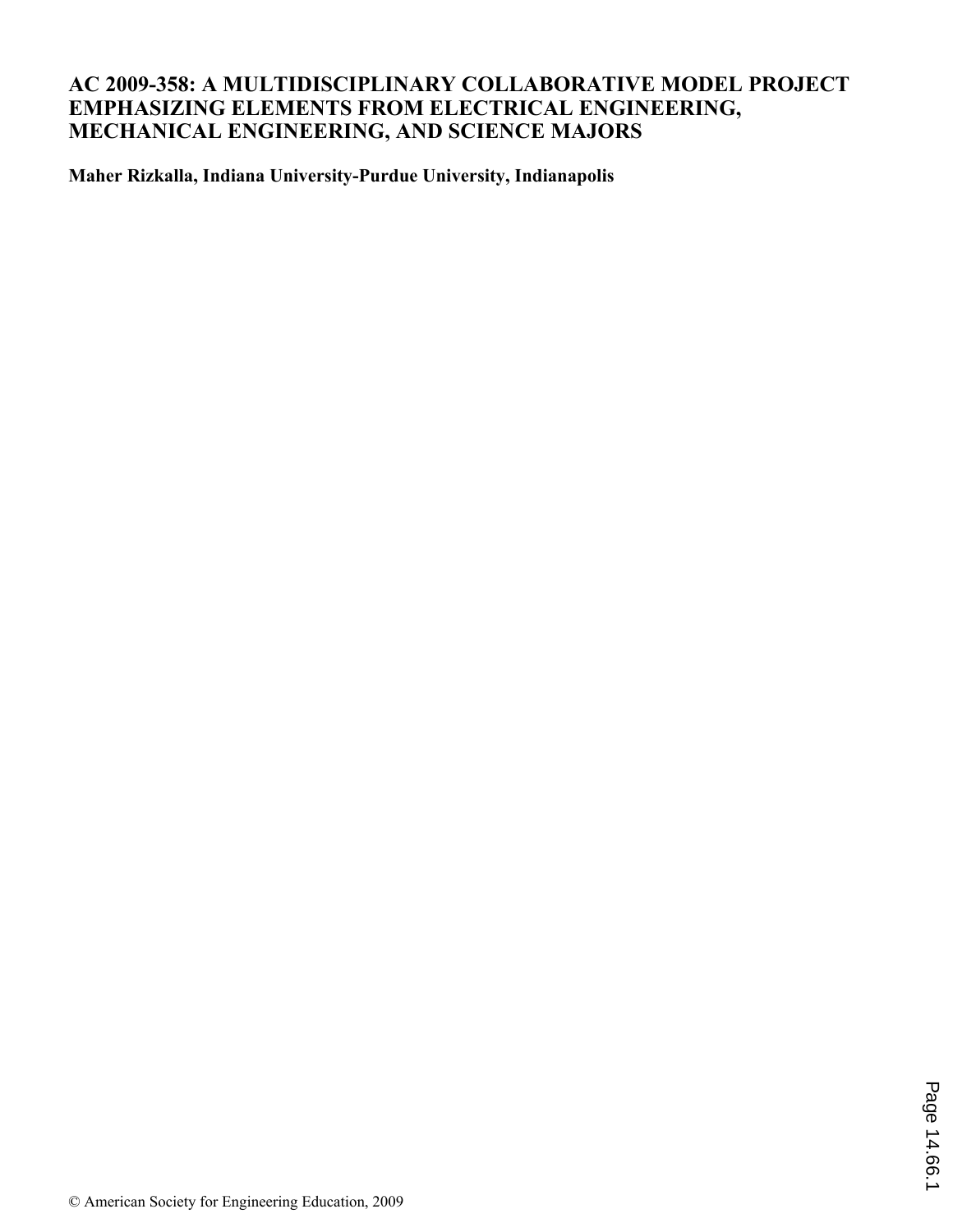# **A Multidisciplinary Collaborative Model Project Emphasizing Elements from Electrical Engineering, Mechanical Engineering, and Science Majors**

Matt Rubin<sup>1</sup>, Tyson Fish, Luke Thomas, Maher Rizkalla, and Hasan Akay<sup>2</sup> Department of Electrical and Computer Engineering at IUPUI

> 1. Business Development Manager Indiana University Research & Technology Corporation 351 West Tenth Street Indianapolis, IN 46202

2. Department of Mechanical Engineering at IUPUI 723W Michigan Street Indianapolis, IN 46202

#### **Abstract:**

The multidisciplinary activities within the MURI (Multidisciplinary Undergraduate Research Initiative) program conducted at IUPUI campus require departmental and school collaboration from across the campus. A research project model is described here to emphasize research elements from physics, electrical and computer engineering, and mechanical engineering that addresses issues related to thermal sciences, physics, solid state devices, CAD, and energy conversion—all combined in one project. The project proposes a new methodology to optimize compound semiconductor thermal and electrical properties optimized for high speed operation and properly interfaced across the composite device layers. The mathematical model incorporating the differential equations with boundary conditions across various interfaces was developed. The paper details the research plan, methodology, and the findings of the project. This model was chosen to build on pre-requisite materials covered in ECE, ME, and Physics curricula such as thermal sciences, semiconductor devices, solid state physics, electromagnetics, CAD, and mathematical simulation tools. The results obtained during one semester have proved the hypothesis of the project leading to optimum performance of metallic semiconductor interface with high speed exciton carrier conversion efficiency within the compound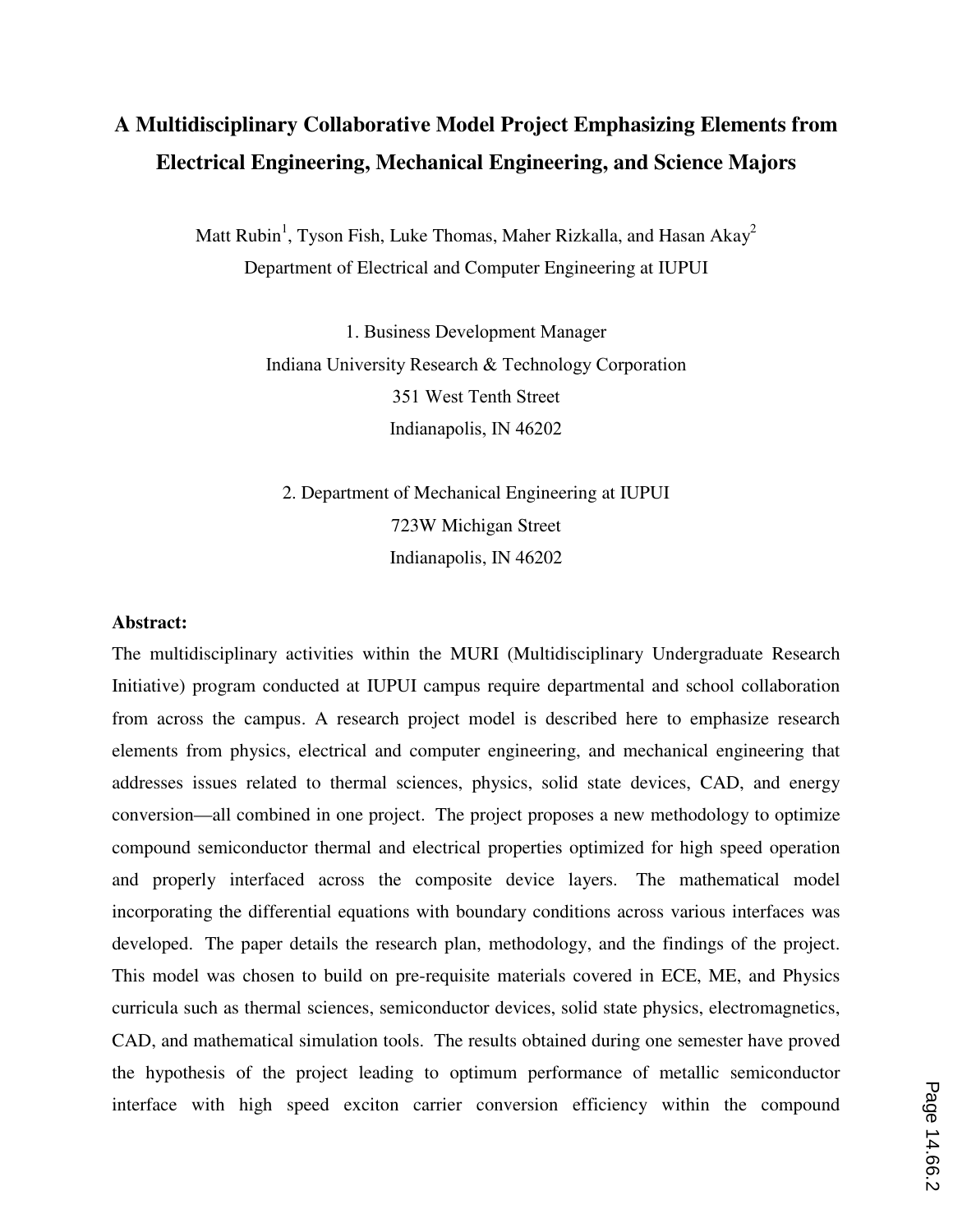semiconductor. Some of the variables considered in this model include complex electron tunneling, exciton recombination at tunneling interfaces, and thermal communication in semiconductor devices. The learning objectives within the given research will be reported.

#### **I. Introduction**

The importance of multidisciplinary undergraduate research activities have been emphasized recently by many campuses across the United States. The multidisciplinary undergraduate research initiative  $(MURI)^{1}$  at the Indiana University Purdue University Indianapolis (IUPUI) was established in 2004, to enhance undergraduate students across the campus to pursue research projects to serve the community. Research projects are proposed every semester including summer sessions, and the selected projects are those that pass the screening and reviewing process. Within the MURI program at IUPUI, the integration of knowledge from various fields can be put together in a research project to accomplish enhanced performance devices and systems resulting in smart functions, better reliability, and high efficiency.

In the popular media, there is a growing interest in alternative energy sources and renewable energy technologies. This same interest is reflected in the student body, and so, the primary investigators for this particular project saw this as an excellent opportunity to create a research project that would be both academically useful, intellectually interesting, and have popular interest based on these technologies.

### **II. MURI Project Process and Assembled Team**

The process of MURI funded projects starts by accepting proposals from IUPUI campuses that require different discipline backgrounds. After the reviewing process, the MURI screening committee selects the best 8 to 10 proposals per semester for funding. The selection criterion is based on the multidisciplinary aspects of the research team, the pre-requisite materials required by students, the clarity and values of the research project. This paper details the integration of knowledge from engineering and science backgrounds in order to complete the research work for the development of the final mathematical model.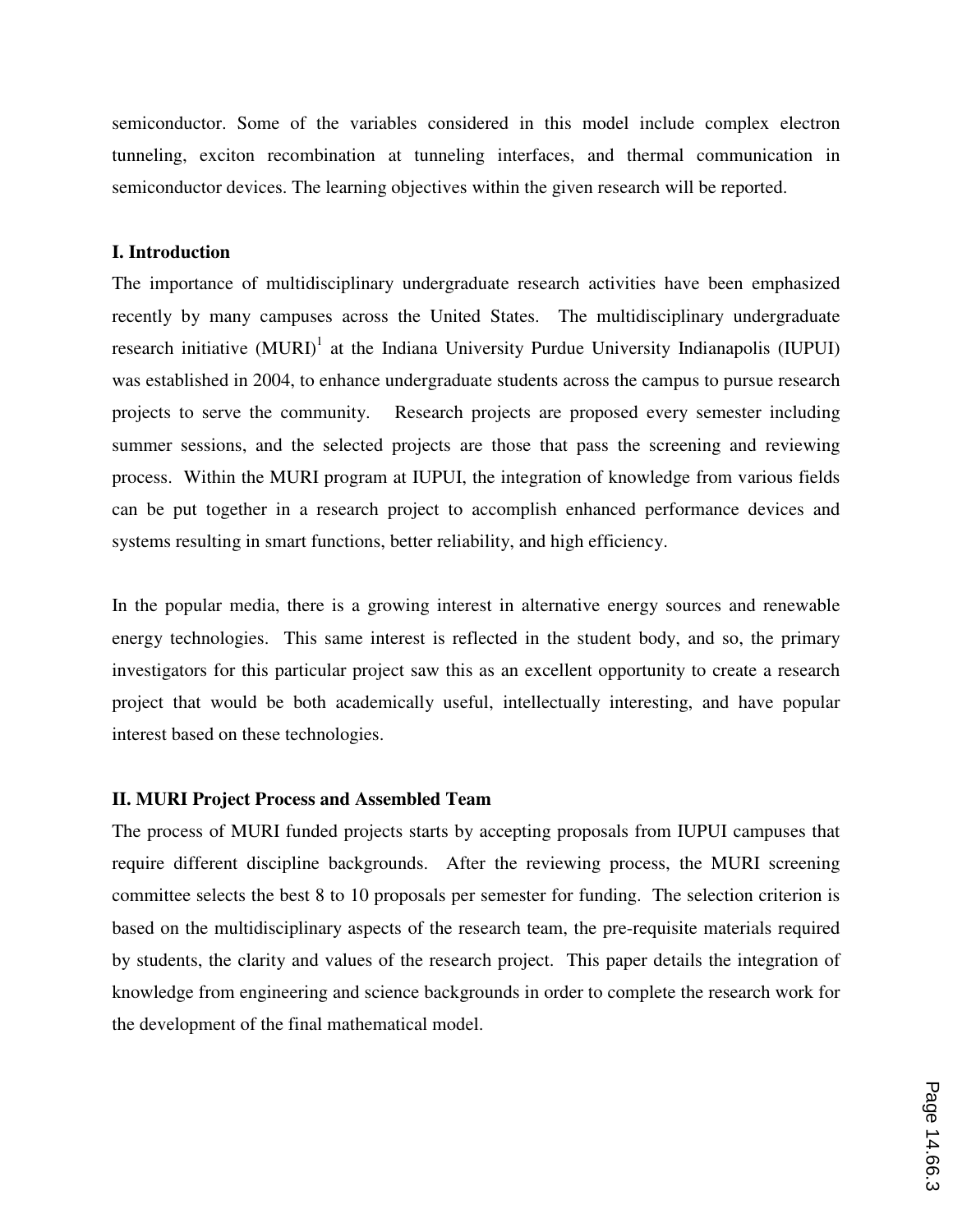The general area of the proposed project is renewable energy—specifically, a new photovoltaic cell that is designed from compound semiconductor materials built on a metallic substrate. The selection of the materials and research programs determines the proper materials, dimensions, and manufacturability of the new device. As a multidisciplinary project, the following background is needed for the project.

### A. Student Backgrounds

- 1. Electrical Engineering: solid state devices
- 2. Computer Engineering: CAD tools and IC processes
- 3. Mechanical Engineering: thermal sciences
- 4. Sciences: solid state physics
- B. Faculty Supervisor Backgrounds
	- 1. Electrical and Computer
	- 2. Mechanical Engineering
	- 3. Science: Physics or Chemistry

Given the background requirements for the students, one student who was pursuing a dual major degree (BS in Physics and BS in Electrical Engineering) was chosen. This student fulfilled both the solid state physics and thermal science requirements, because he took a ME thermodynamics class as part of his elective course work. Another student from electrical and computer engineering was chosen based on his background in CAD tools, computer simulation, solid state devices, electronics, and electromagnetics.

#### **III. The Project**

The proposed photovoltaic cell is based on compound semiconductor materials that were chosen based on a high Fermi potential difference that optimizes high thermal carrier generation and assists collection of the generated carriers via a tunneling oxide layer. This is a novel energy technology different from the current traditional technologies<sup>2,3</sup> because it allows for direct isothermal to electrical energy conversion. From a teaching standpoint, it was ideal because the problems it proposed required a multidisciplinary approach, the simulation and modeling of the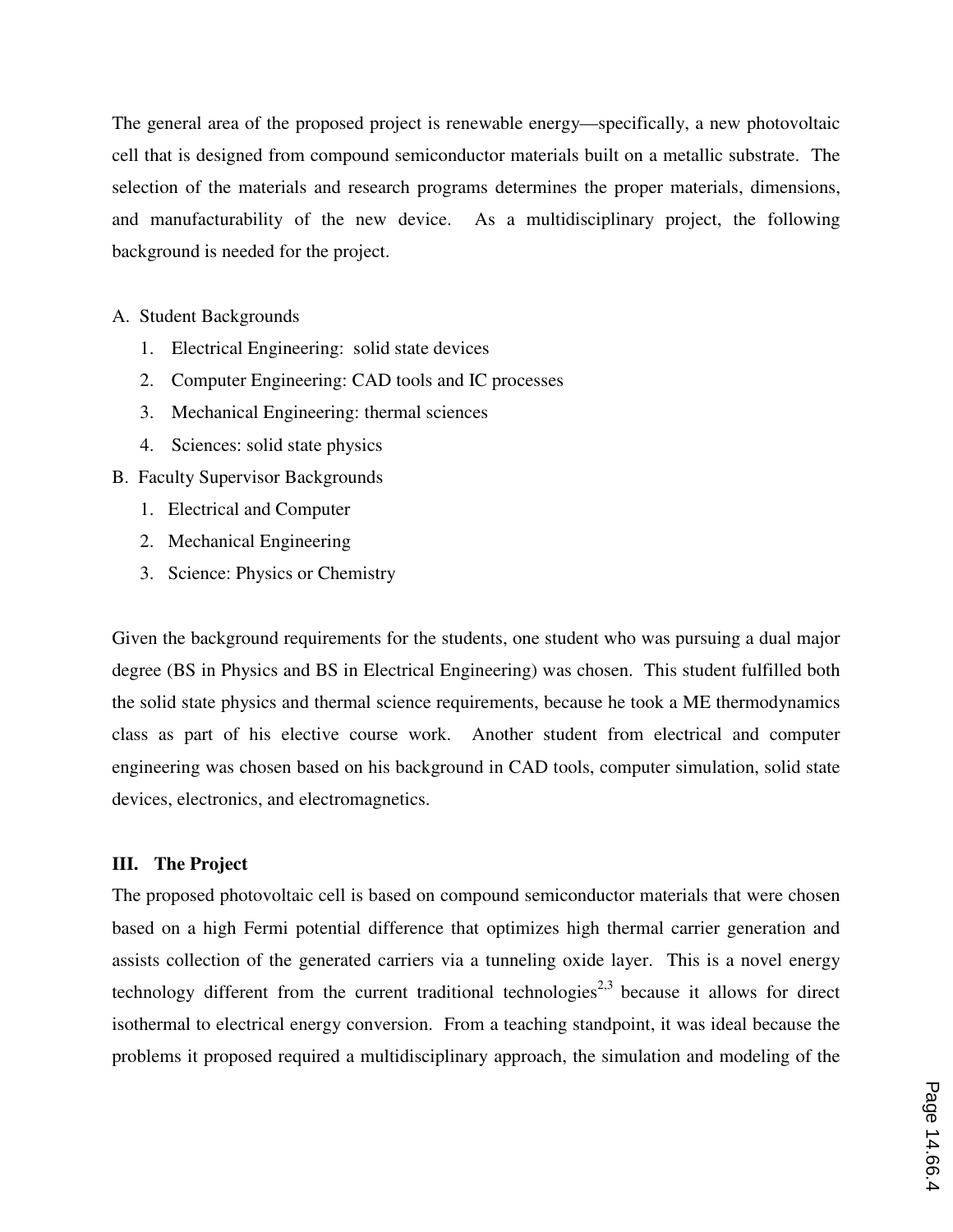operation and design of the device were approachable and iterative, and the results were applicable and interesting to the student body in general.

The project was a one semester, independent research project with the intended outcome being a mathematical model and computer simulation of the device's operation, and a recommendation for materials or material properties to be used for the optimization of the device based on the model and simulation. Aside from the model and simulation, the expected learning outcomes of the project included a deeper understanding of solid state physics and devices, device fabrication, design trade-offs and iterative design processes, and device simulation and modeling.

### **IV. Students' Activities**

First, the research was segregated into four distinct sections: background research, fundamental operation modeling, functional device modeling, and optimization. To allow and facilitate the students' understanding and acclimation to academic research, it was decided to have the students participate in the planning and implementation of the research at each step. Initial estimations of the timeline for the semester were drawn up with these four sections in mind, and the students were made aware of the initial expected deadlines.

For the first step, background research, the students participated in several lectures and mentoring sessions with the primary investigators and other faculty with knowledge in related fields. Between the sessions, each student was assigned to perform further individual research on topics they showed interest in, had problems with, or would be responsible for later in the project. Additionally, they were each expected to bring questions and concerns up at the next meeting from their individual research. The group also determined it would be useful to have a central repository of parameter variables, valid ranges, and reference materials. These were assembled and one student was put in charge of maintaining these throughout the project. While it was not implemented during this semester, the authors would recommend that the students be required to provide at least one study session to their fellow students during this section of the research. It would be helpful to bring all students to the same level of knowledge of all parts of the research, would provide useful experience dealing with colleagues with differing abilities and knowledge, and would allow each student to codify their own learning by expressing it.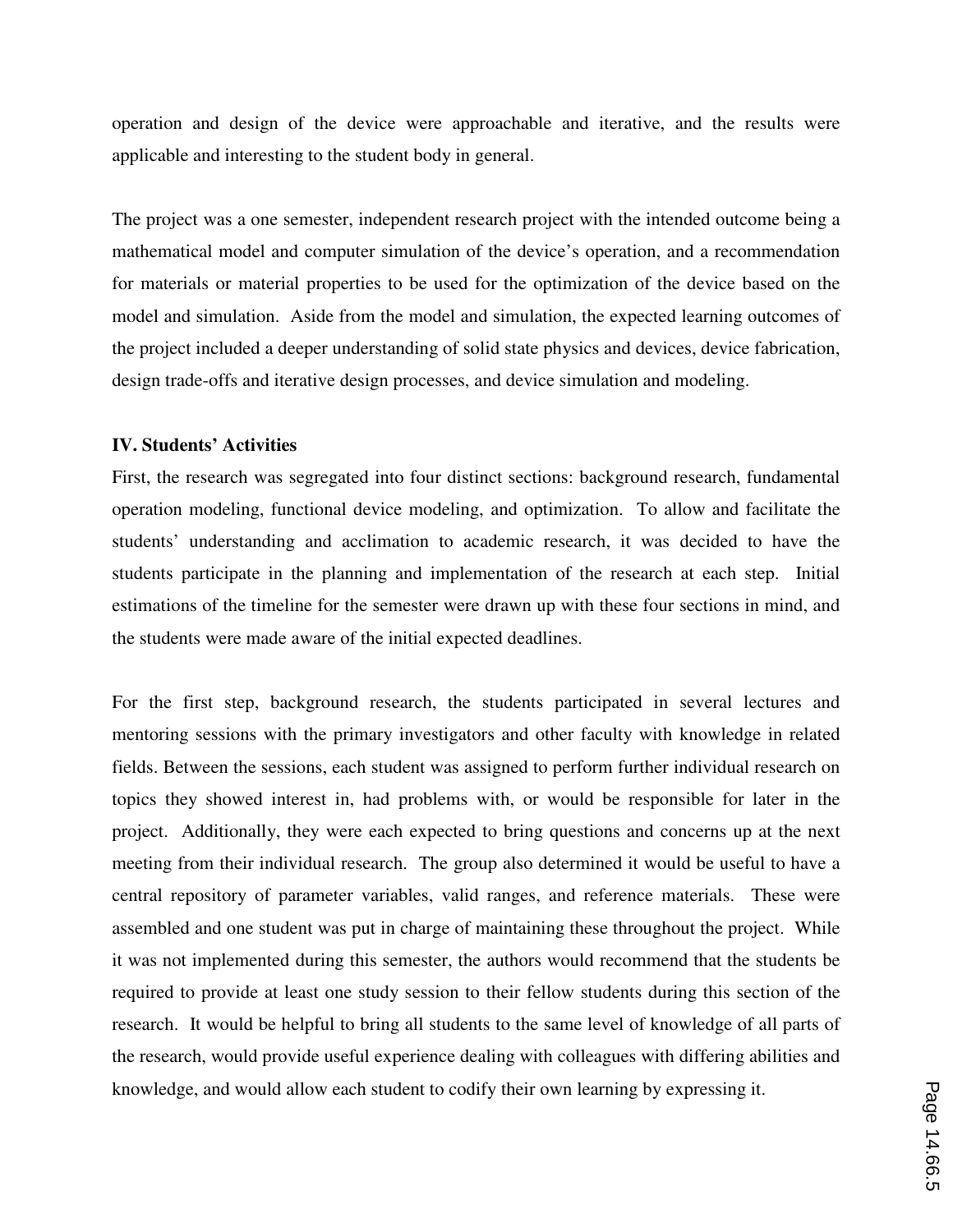Next, the group, the faculty advisors and students, determined the primary fundamental concepts necessary for the modeling of the operation of the device. After the individual concepts were determined, the students were asked to propose and justify an appropriate order and segregation to address the individual problems, and an appropriate timeline for each problem. For our research project, the primary concerns were the electron probability distribution across high band-gap systems, the generation rate and associated generation current, and the heat transfer. At each step, the students were allowed to assign workload as necessary and appropriate for the best results, with an emphasis on group work and cross-disciplinary cooperation. Specifically, the group decided to allow the student who was most familiar with the specific problem to work as a make-shift team leader and delegate responsibilities as needed. After each portion of the research was completed, the students were asked to reassess their progress, and if any new concerns were raised from the recently completed work.

During this stage, it was the students' primary responsibility to generate mathematical models for the device's operation, under the guidance of the faculty. In most cases, the students were directed by the faculty toward the general concepts and theories that would be useful to model the device, but the students were ultimately responsible for researching and implementing the theories into cohesive models. The faculty had done some early work predicting what the expected materials, structure, and operation of the device would be, and it was the student's responsibility to provide more mathematically concrete models and optimization from the initial assumptions and expectations. For example, for the generation current model, the faculty advised the students to appropriate texts and references, but the students were responsible to research, identify, propose, and implement the appropriate theories and models. Throughout this stage of the research, the faculty and students met one to two times per week to discuss the student's progress, get feedback from the faculty, and allow the faculty to direct the student's work on a regular basis.

Third, the group addressed the functional device modeling by using the individual primary functional concept models to form as complex as necessary a model for the operation of the device in total. Similarly to the previous step, the students were asked to propose and justify an approach to integrate the previous concept models into one model that would provide a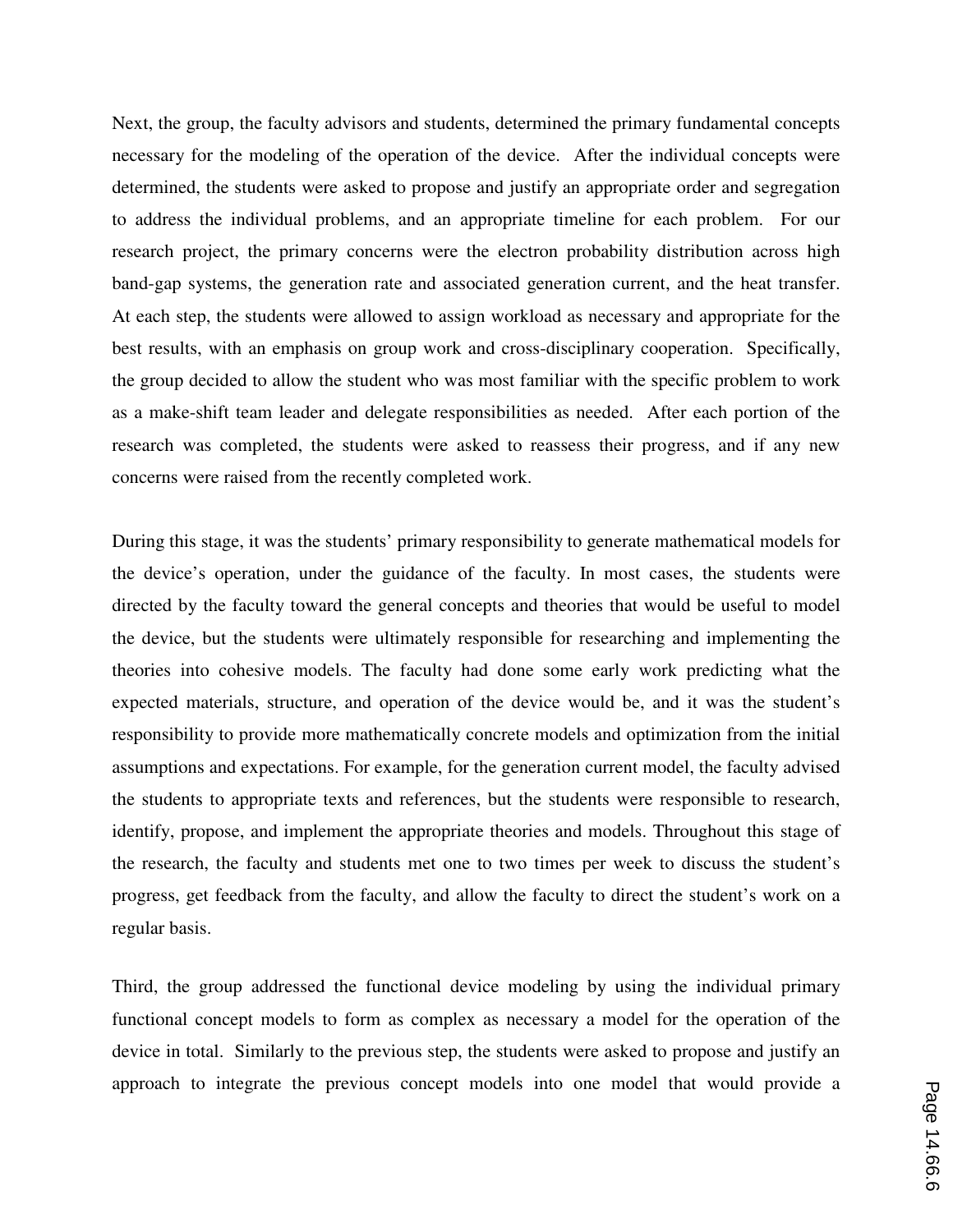reasonable model for the entire device's operation. They were also asked to brainstorm any potential problems that might come up during the overall device model that would not have been an issue during the previous concept modeling. For our research, the individual concept models were modeled using Matlab. The final model was an amalgamation of the individual models, but took into account some specific assumptions and requirements made at each step of the initial models that would have affected the other models.

Lastly, using the completed device model, the group was asked to optimize the output of the device. The optimization was directed by the primary investigators for specific outcomes, but the students were asked to determine the appropriate variables or parameters to iteratively examine over the ranges determined during the initial background research to attain the required outcomes.

#### **V. Results & Discussions**

The assembled team was able to develop the solid state mathematical model and implement it in Matlab. Two representative plots from the simulation are shown—figure 1 shows the output current density versus temperature and figure 2 shows output current density versus an applied voltage. The computer simulation developed in this research project met the objectives of the project in two aspects: power conversion and power cooling. The first is related to the solar and thermal energy converted to electrical energy, while the second refers to the rate of flow of the power energy out of the device citing another important aspect for low power electronics applications. The project has received a grant award to fabricate the device with the specifications determined from the simulation results.